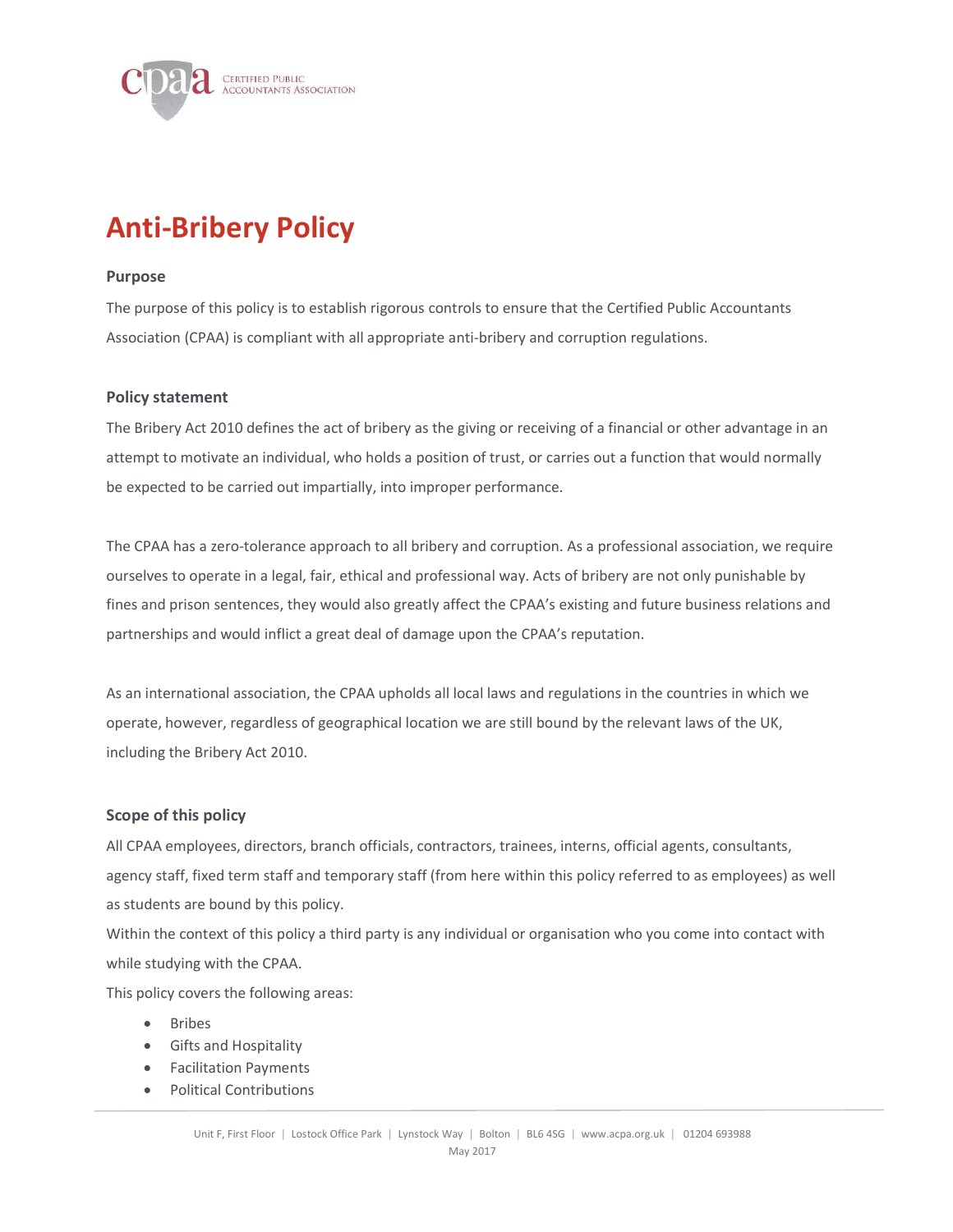

Charitable Contributions

#### Bribes

Employees and students must not engage in any form of bribery, either directly or indirectly. It should also be noted that this policy explicitly forbids the bribing of foreign public officials anywhere in the world.

## Gifts and hospitality

Employees and students of the CPAA must not give, receive or offer hospitality or gifts where these could be regarded as improper, illegal or where they violate the recipient's own policies/ethical guidelines. Equally gifts and/or hospitality should not be offered to or accepted from any public employee, government official, government representative, politician or political party. When the value of an individual gift exceeds £100 and/or the value of hospitality exceeds £800 (total gifts and hospitality to one third party are not to exceed a total value of over £1,500 in any given financial year) authority must be sought from a director.

Where it is not appropriate to decline the gift or hospitality offer, it should be accepted and if approval to keep it is not granted by a director it should be donated to charity.

Given that different regions have different cultural attitudes towards the giving of business gifts, the CPAA requires that all employees and students apply the following test: ask whether, considering the known circumstance, the gift or hospitality is reasonable and justified, and that there is no intent by the giver of the gift to insight improper performance.

#### Facilitation payments

Facilitation payments are a form of bribery which involve the payment of money, or the transfer of good(s) or service(s), in exchange for expediting or facilitating an individual's performance of their regular duties.

CPAA employees and students must not make or receive facilitation payments.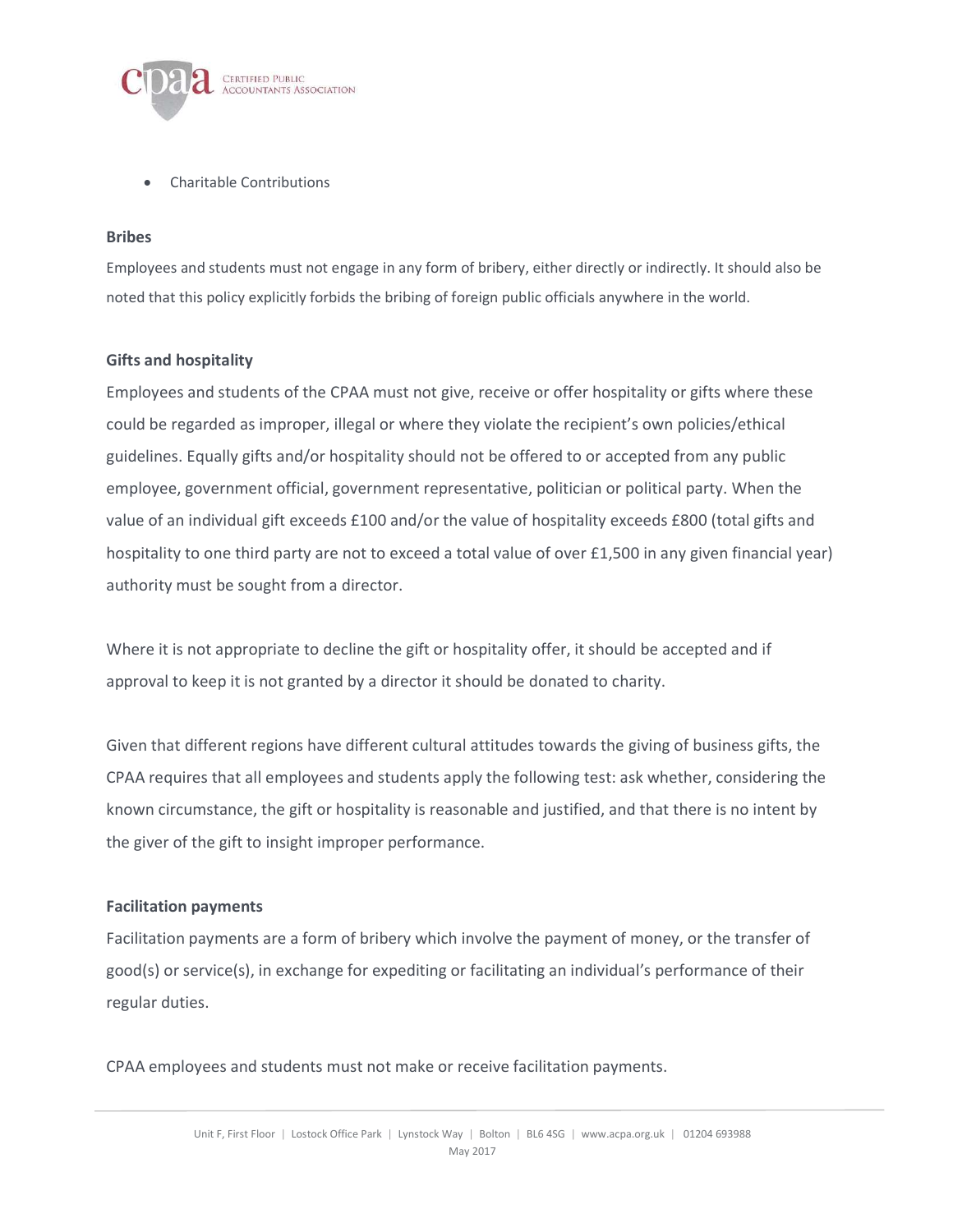

If a CPAA employee or student is faced with a situation where not making or receiving a facilitation payment could result in personal injury, or injury to their family, friends or co-workers, then the payment should be made or accepted. Though the amount should be kept to a minimum, and the employee's line manager (or the Company Secretary for students) must be informed. A record should be kept of the date the payment was made, the purpose of the payment, the amount, who the payment was made to and why the payment was made.

## Political contributions

The CPAA does not make any donations, whether in cash or kind, to any political party, politician or political candidate.

## Charitable contributions

Charitable contributions must be made in accordance with local laws and customs. All charitable donations must be publicly disclosed.

#### Your responsibilities

You must ensure that you have read, understood and comply with this policy. If you need clarification on any elements of this policy, you must consult the Operations Manager.

The prevention, detection and reporting of bribery and other forms of corruption are the responsibility of all employees and students.

If you suspect an instance of bribery or corruption you must inform the Operations Manager, or failing that, an appropriate director or senior staff member.

Any employee or student who breaches this policy will face disciplinary action, which could result in dismissal for gross misconduct or exclusion from the qualification. We reserve the right to terminate our contractual relationship with any worker who breaches this policy.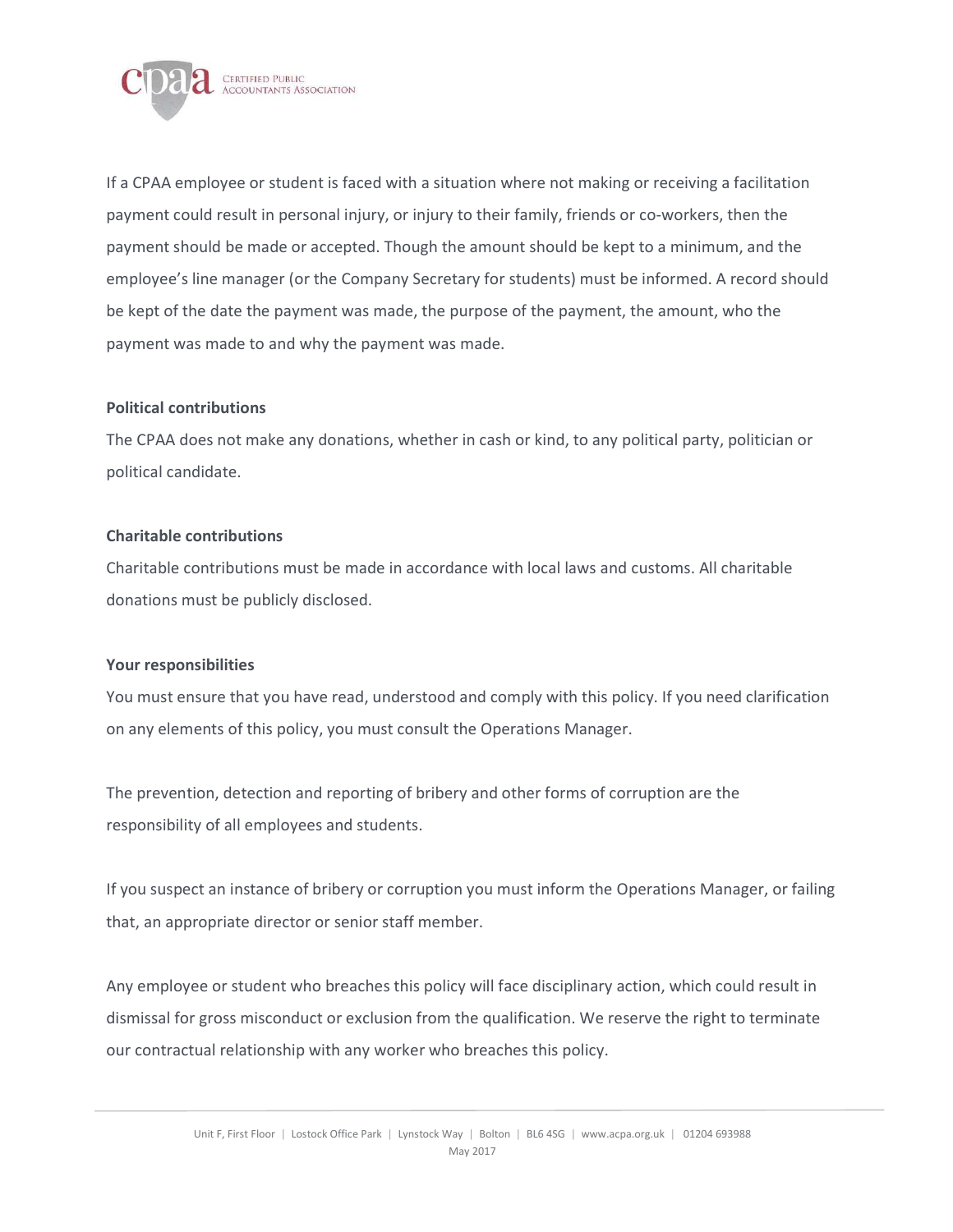

# Record keeping

Comprehensive records must be kept of any gifts or hospitality given or received. These records should be provided to the Operations Manager at least once a month, and must include details of:

- the date of the transaction
- what the transaction was
- why the transaction was made
- who was involved in the transaction
- supporting documents (i.e. invoices, recipes etc.) to support the information

The Operations Manager will record these in the CPAA Gift Register.

## Raising concerns

If you have any concerns, or are unsure if an activity breaches this policy, you should inform your line manager or the Operations Manager who can be contacted at the below address:

Operations Manager Certified Public Accountants Association Unit F, First Floor Lostock Office Park Lynstock Way Lostock

Bolton, BL6 4SG

# What to do if you are offered a bribe

If you are offered a bribe you must inform your line manager or the Operations Manager as soon as possible. Failure to do so can result in disciplinary action.

#### Protection

The CPAA supports any employee or student who raises a concern in relation to this policy, even if the concern turns out to be a mistake. Under CPAA guidelines you are protected from any negative repercussions related to raising a concern under this policy (this includes threats, discrimination, disciplinary action etc.). If you have raised a concern relating to this policy and feel as though you have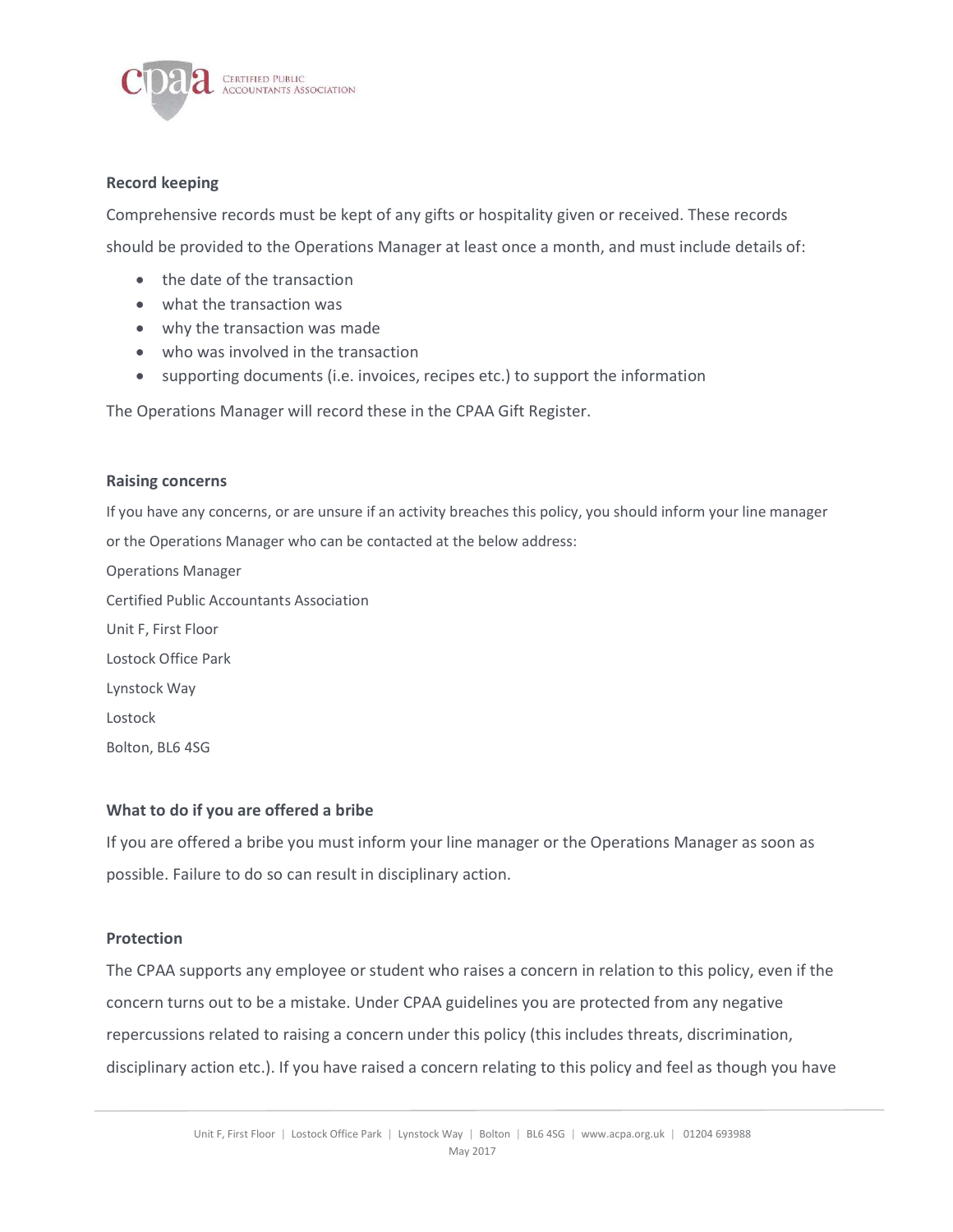

been the victim of negative repercussions as a consequence you should contact the Operations Manager or use the CPAA's official grievance procedures.

# Training and communication

All CPAA employees receive training on this policy, both upon induction and at regular intervals during their employment.

All CPAA students receive this policy upon induction and are encouraged to familiarise themselves with the content.

The CPAA's zero tolerance approach to bribery and corruption must be communicated to all third parties.

# Responsibility

All CPAA employees and students are responsible for maintaining the CPAA's zero tolerance approach to bribery and corruption.

Ultimately the Council of Management (the directors) hold responsibility for this policy. On a day-today basis, the Operations Manager has responsibility for the implementation of this policy.